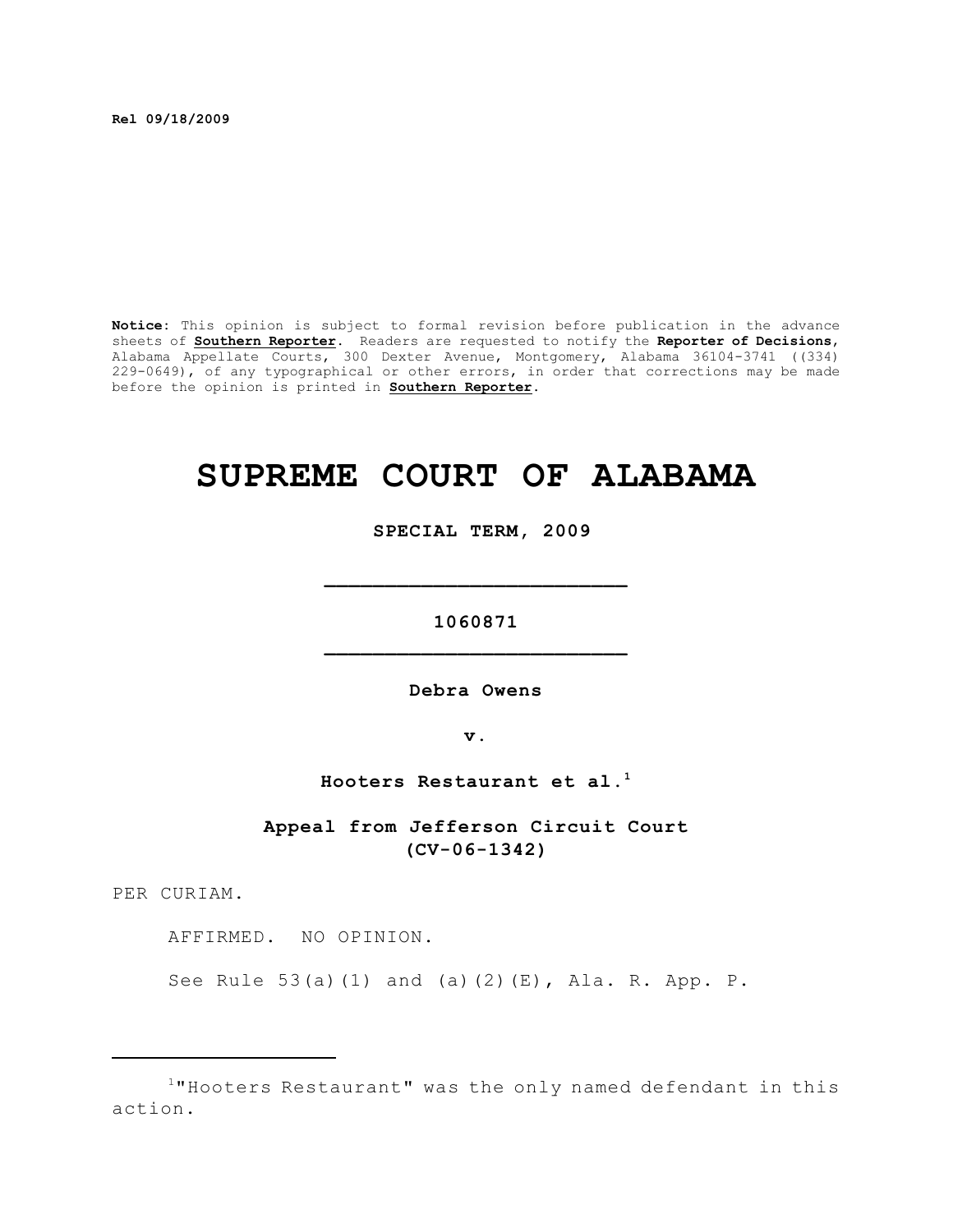Lyons, Woodall, Stuart, Smith, Bolin, Parker, Murdock, and Shaw, JJ., concur.

Cobb, C.J., concurs specially.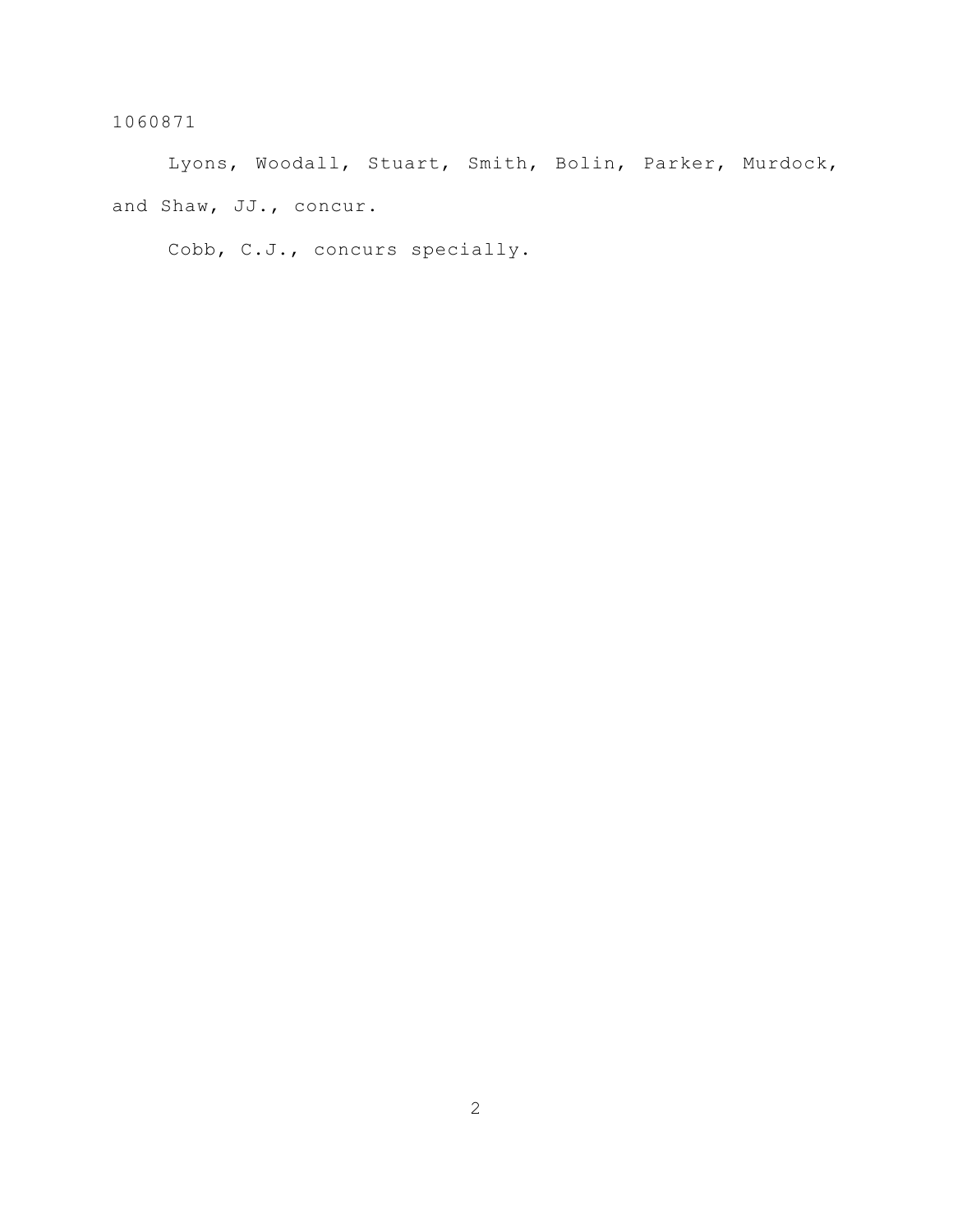COBB, Chief Justice (concurring specially).

I write specially to note why I conclude, after a careful examination of the record in this case, that the summary judgment in favor of Hooters Restaurant is due to be affirmed. This Court reviews summary judgments under the following standard:

"This Court's review of a summary judgment is de novo. Williams v. State Farm Mut. Auto. Ins. Co., 886 So. 2d 72, 74 (Ala. 2003). We apply the same standard of review as the trial court applied. Specifically, we must determine whether the movant has made a prima facie showing that no genuine issue of material fact exists and that the movant is entitled to a judgment as a matter of law. Rule 56(c), Ala. R. Civ. P.; Blue Cross & Blue Shield of Alabama v. Hodurski, 899 So. 2d 949, 952-53 (Ala. 2004). In making such a determination, we must review the evidence in the light most favorable to the nonmovant. Wilson v. Brown, 496 So. 2d 756, 758 (Ala. 1986). Once the movant makes a prima facie showing that there is no genuine issue of material fact, the burden then shifts to the nonmovant to produce 'substantial evidence' as to the existence of a genuine issue of material fact. Bass v. SouthTrust Bank of Baldwin County, 538 So. 2d 794, 797-98 (Ala. 1989); Ala. Code 1975, § 12-21-12."

Dow v. Alabama Democratic Party, 897 So. 2d 1035, 1038-39

(Ala. 2004).

The facts in this case, viewed most favorably to Debra Owens, as the nonmovant, show the following. On March 3,

3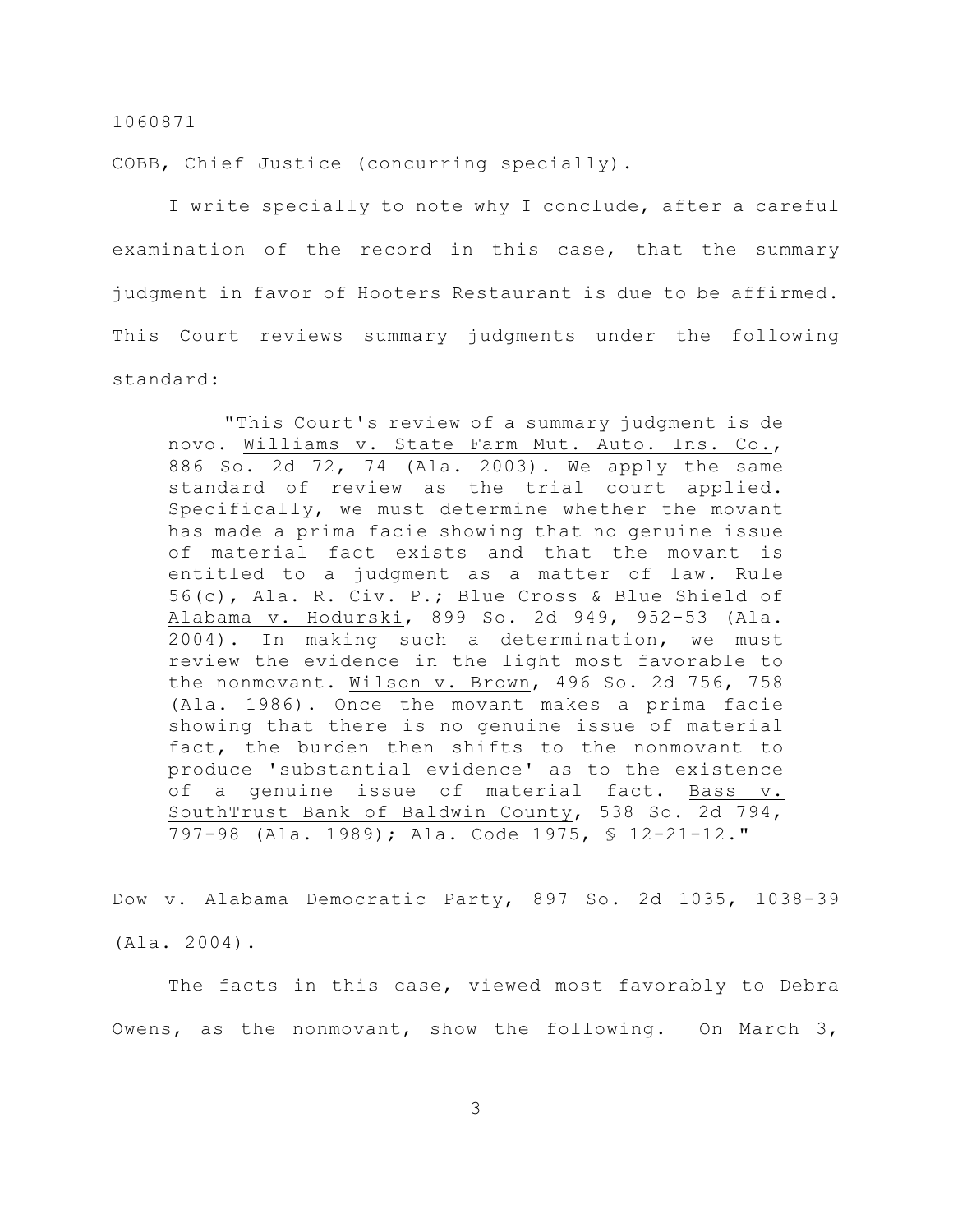2004, Owens's automobile was struck from behind by another automobile operated by John Michael Williams. Sometime before the accident, Williams had been celebrating a promotion in his job with some coworkers at a Hooters restaurant. The accident occurred approximately six-tenths of a mile from the restaurant. The investigating officer's report indicated that Williams was "traveling at a high rate of speed and switching from lane to lane" before hitting Owens's automobile; the officer administered a breath test to Williams, which resulted in a .16 blood-alcohol reading. Owens and her husband testified that Williams smelled of alcohol at the site of the accident and that he was slurring his speech and staggering after the accident. The officer determined that Williams was under the influence of alcohol and arrested Williams at the site. Williams subsequently pleaded guilty to a charge of driving under the influence.

Owens sued Hooters, alleging that Hooters had violated Rule 20-X-6-.02(4), Ala. Admin. Code (Alcoholic Beverage Control Board), which states that "[n]o [Alcoholic Beverage Control] Board on-premises licensee, employee or agent thereof shall serve any person alcoholic beverages if such person

4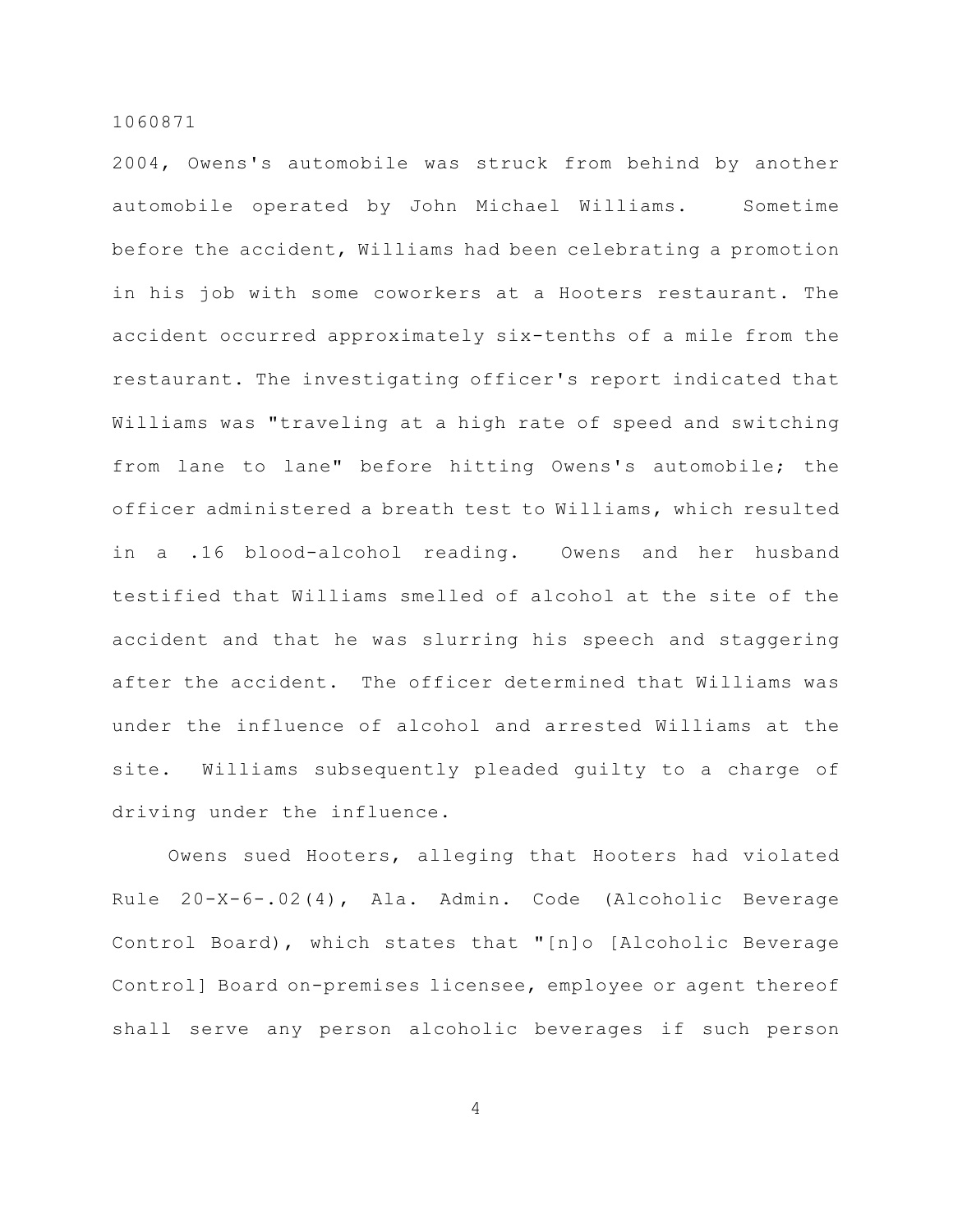appears, considering the totality of the circumstances, to be intoxicated." Owens alleges that Hooters violated Rule 20-X-6-.02(4) by serving alcohol to an allegedly visibly intoxicated Williams, which is actionable under Alabama's Dram Shop Act, § 6-5-71, Ala. Code 1975. That Code section provides, in pertinent part:

"(a) Every wife, child, parent or other person who shall be injured in person, property or means of support by any intoxicated person or in consequence of the intoxication of any person shall have a right of action against any person who shall, by selling, giving or otherwise disposing of to another, contrary to the provisions of law, any liquors or beverages, cause the intoxication of such person for all damages actually sustained, as well as exemplary damages."

(Emphasis added.)

In its defense of Owens's complaint, Hooters moved for a summary judgment, arguing that Owens had not satisfied her burden of proof because, Hooters said, she failed to present any evidence supporting her allegation that Hooters had violated § 6-5-71, Ala. Code 1975, by serving Williams alcohol when he was visibly intoxicated.<sup>2</sup> The trial court granted

 $2$ In Odum v. Blackburn, 559 So. 2d 1080 (Ala. 1990), the Court held that evidence supporting an inference that the defendant club had served the patron who injured the plaintiff while he was "visibly intoxicated" was necessary for the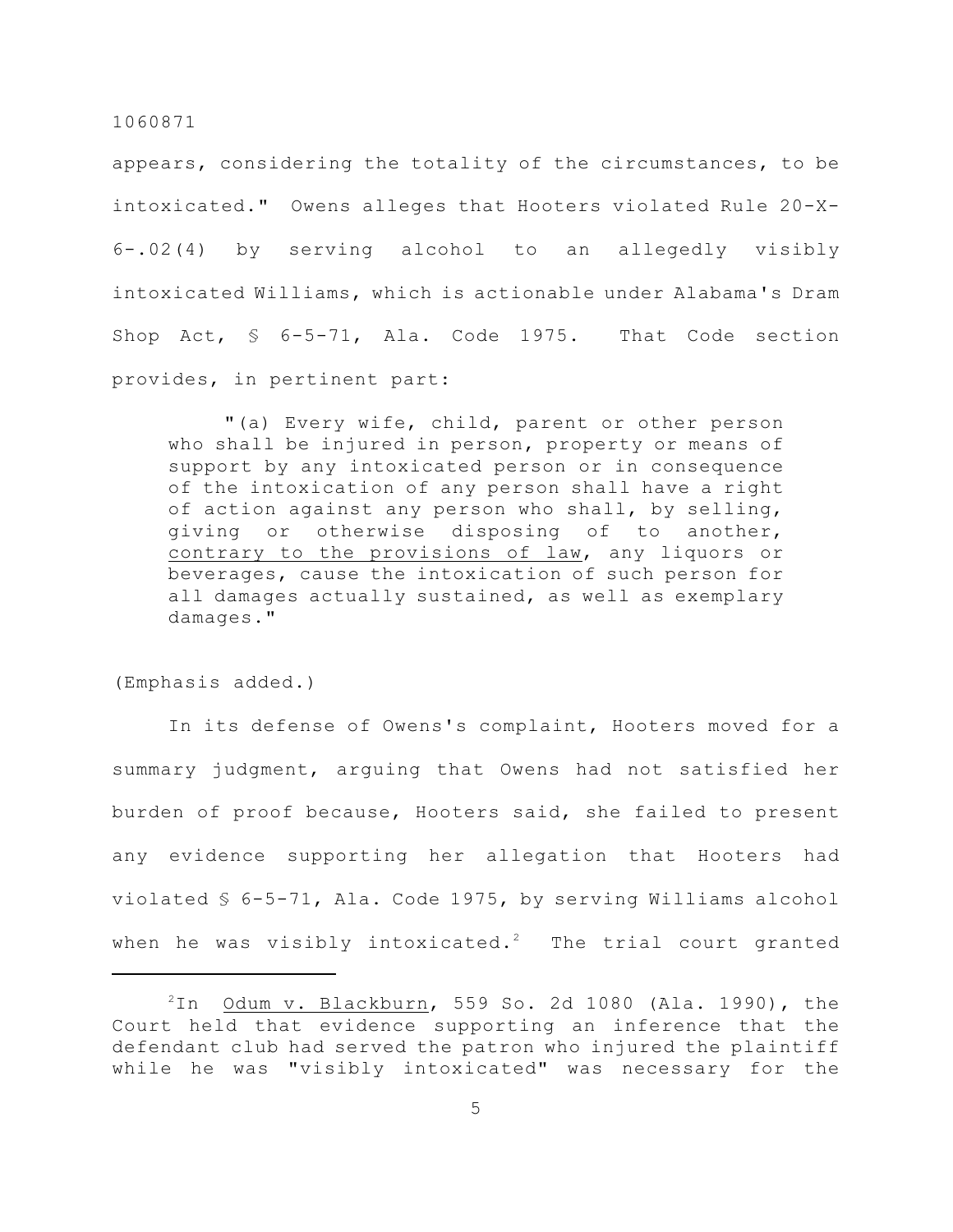Hooters' motion for a summary judgment. The evidence in this case strongly supports the conclusion that Williams was intoxicated at the scene of the accident; it might even be inferable that Williams was intoxicated when he left the Hooters restaurant. However, the record contains no evidence that would support an inference that any employee of Hooters served Williams alcohol while he was visibly intoxicated. Owens has presented no affidavit by any of Williams's fellow patrons or any Hooters employee to suggest that on the night of the accident Williams was served alcohol while he was visibly intoxicated. Further, Owens's attempt to support her argument in this case by attaching restaurant receipts to her reply brief in this appeal is ineffectual, because this Court's review is limited to only materials in the record.<sup>3</sup> Appellate courts are not permitted to consider matters outside the record. See, e.g., Etherton v. City of Homewood, 700 So. 2d 1374, 1378 (Ala. 1997). "'"[A]ttachments to briefs are not

plaintiff to create a genuine issue of material fact under § 6-5-71 against the club's motion for a summary judgment.

<sup>&</sup>lt;sup>3</sup>Owens attached copies of several receipts to her reply brief in this case. She asserts that these receipts show that Williams remained at the Hooters restaurant for approximately three hours, during which time he and another restaurant patron at his table were served six pitchers of beer.